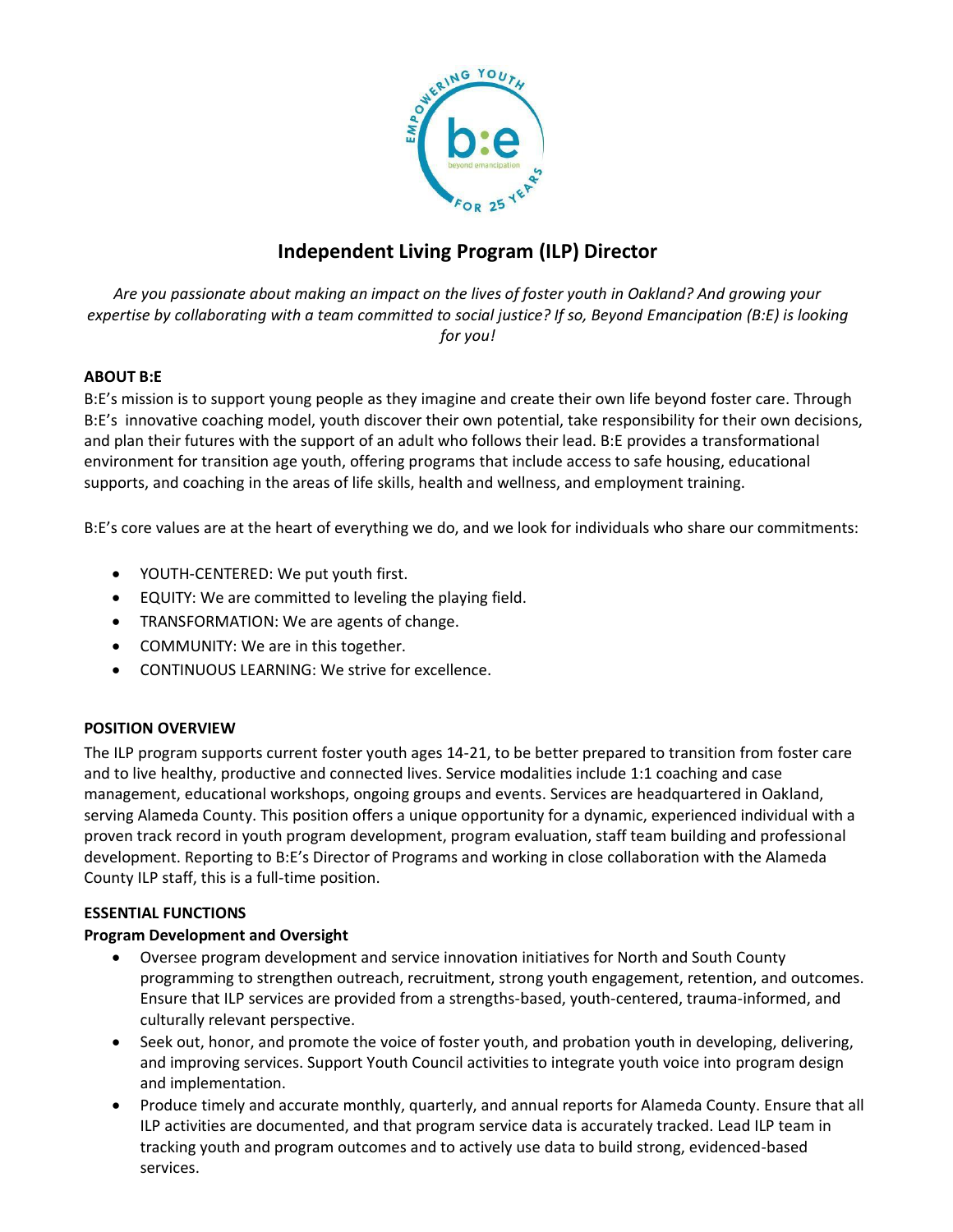

## **Program Leadership & Staff Development**

- Active member of B:E's Management Team, comprised of Directors and Managers, to collaboratively advance the mission and vision of the organization, promote a healthy work culture/climate and ensure integrated and holistic services.
- Actively integrate coaching into the culture and services of the ILP program. Support ILP Manager with coach supervision and development to ensure that coaches are implementing B:E's coaching techniques and case management in their work.
- Collaborate with Alameda County ILP Coordinator around program design, evaluation, goals, and objectives.
- Actively partner with the Impact and Strategic Initiatives Director to track youth and program outcomes and to use outcome data to build strong, evidenced-based services.
- Manage the ILP program budget and partner with the development and finance team to expand financial and in-kind resources.
- Hire, orient, train, motivate, coach, and develop ILP staff (team of 9+) and support their individual and team professional development. Support staff to set, track and meet meaningful and achievable goals and comply with contract and reporting requirements.

## **Partnership Development**

- Steward partnerships and develop agreements with organizations and individuals that result in engaging, relevant and impactful programming for ILP participants. Represent ILP in various networks, community conversations and forums.
- Seek out, honor, and promote feedback and input from individuals and organizations that support foster youth in developing, delivering, and improving services.
- Work with staff and Alameda County to design and implement effective systems that support accountability, alignment, and effective collaboration.

## **QUALIFICATIONS**

- Strong commitment to B:E's and the ILP Program's mission with professional and/or lived experience of the challenges facing foster and probation youth ages 14-21.
- A minimum of 5 years' relevant experience in program leadership ideally providing direct services to foster youth or similar populations who have experienced instability and trauma.
- Experience integrating program evaluation and data collection into program development and service delivery.
- Experience designing outreach and implementing instructional, inspirational, and transformational programming and services for with a strong focus on program outcomes and impact.
- Extensive experience supervising 5 or more staff and the ability to coach and inspire team members towards the achievement of shared goals and objectives.
- A high level of self-awareness, cultural competence, and emotional intelligence; a leader who sees value in every person and communicates respect and encouragement to people at all levels.

## **COMPENSATION**

This is a full time, exempt, salaried position. The starting salary range is \$85,607 to \$96,607. Benefits are generous, with 100% paid employee and 80% dependent medical care coverage. Dental coverage is 100% paid by B:E. Paid time off starts with 15 days of vacation (increasing over time), 12 days of sick leave, 4 wellness days , as well as 13 holidays. Voluntary vision, matched retirement (up to 3%), and pre-tax flexible spending accounts for medical and dependent care costs plans are also available.